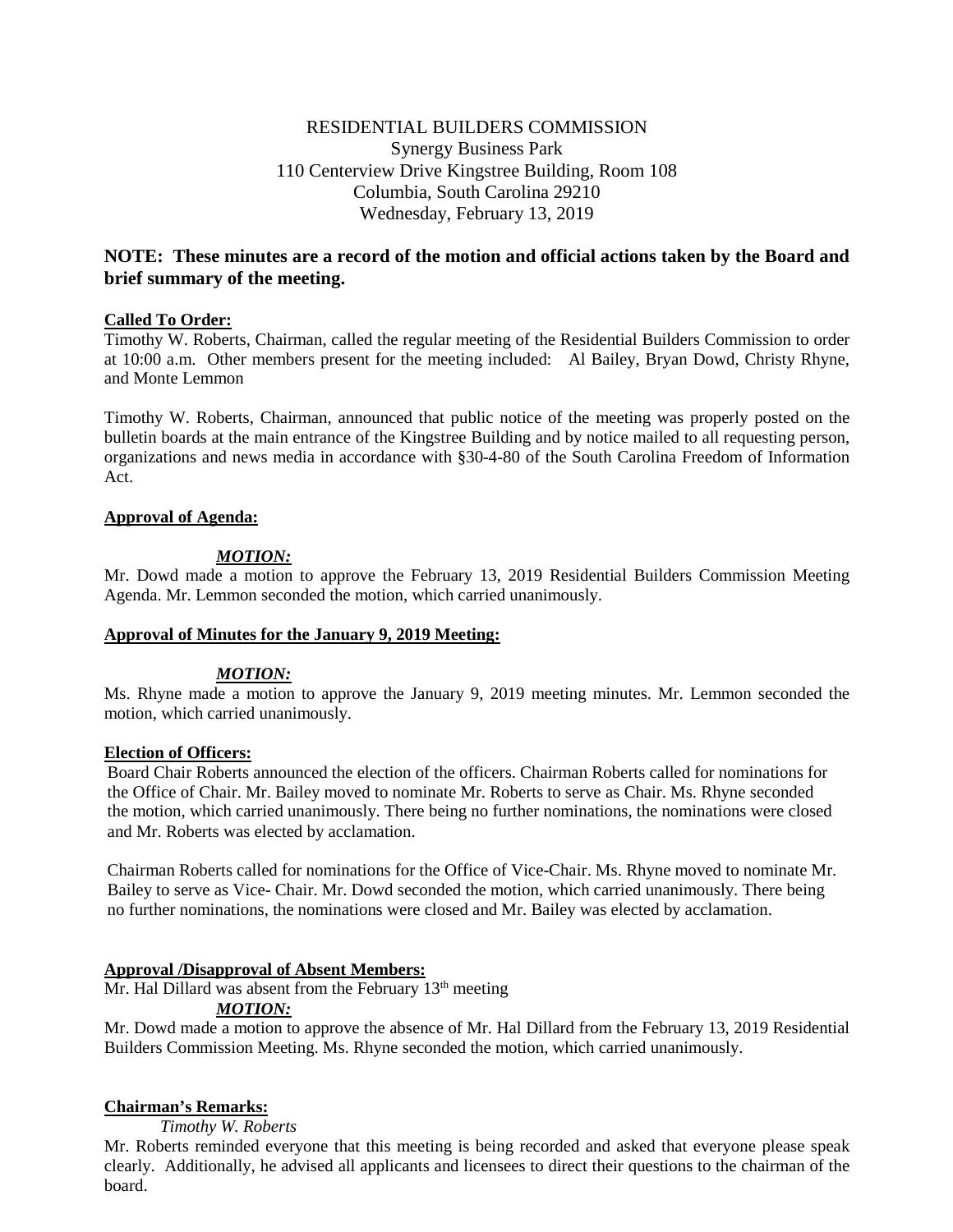# **Emily Farr, Director of SC Department of Labor, License and Regulation**

Ms. Emily Farr, Director of SC Department of Labor, License and Regulation, spoke to the Commission. She introduced herself and offered her assistance to the Commission.

### **Disclosure Statement Waiver Request:**

### *Alan Buchanan*

The Commission held a hearing regarding Mr. Buchanan's request for waiver of the disclosure statement under the owner/builder exemption. Mr. Buchanan appeared before the Commission and waived his right to counsel.

### *MOTION:*

Mr. Lemmon made a motion to approve Mr. Buchanan's request for a waiver. Ms. Rhyne seconded the motion, which did not carry unanimously. Mr. Dowd opposed.

### *Maria Malicka*

The Commission held a hearing regarding Ms. Maria Malicka's request for a waiver of the disclosure statement under the owner/builder exemption. Ms. Malicka appeared before the Commission and waived her right to counsel.

# *MOTION:*

Mr. Bailey made a motion to approve Ms. Malicka's request for a waiver. Mr. Dowd seconded the motion, which carried unanimously.

# **Application Reviews:**

*Michael G White*

The Commission held an application review regarding Michael G White. Mr. White appeared before the Commission, waived his right to counsel.

# *MOTION*:

Ms. Rhyne made a motion to allow Mr. White to sit for the exam. Mr. Bailey seconded the motion, which carried unanimously.

### *Ronald Simpson*

The Commission held an application review regarding Mr. Ronald Simpson. Mr. Simpson appeared before the Commission and waived his right to counsel.

# *MOTION*:

Ms. Rhyne made a motion to enter into executive session to receive legal advice regarding Mr. Simpson's application. Mr. Dowd seconded the motion, which carried unanimously.

# *MOTION*:

Ms. Rhyne made a motion to exit executive session after receiving legal advice regarding Mr. Simpson's application. Mr. Bailey seconded the motion, which carried unanimously.

# *MOTION*:

Mr. Bailey made a motion to allow Mr. Simpson to sit for the exam. Ms. Rhyne seconded the motion, which carried unanimously

*Adrian Bustamante Chavez*

*Mr. Bustamante Chavez did not appear before the Commission.*

# *MOTION*:

No Motions were made.

*Jeffrey H Smith*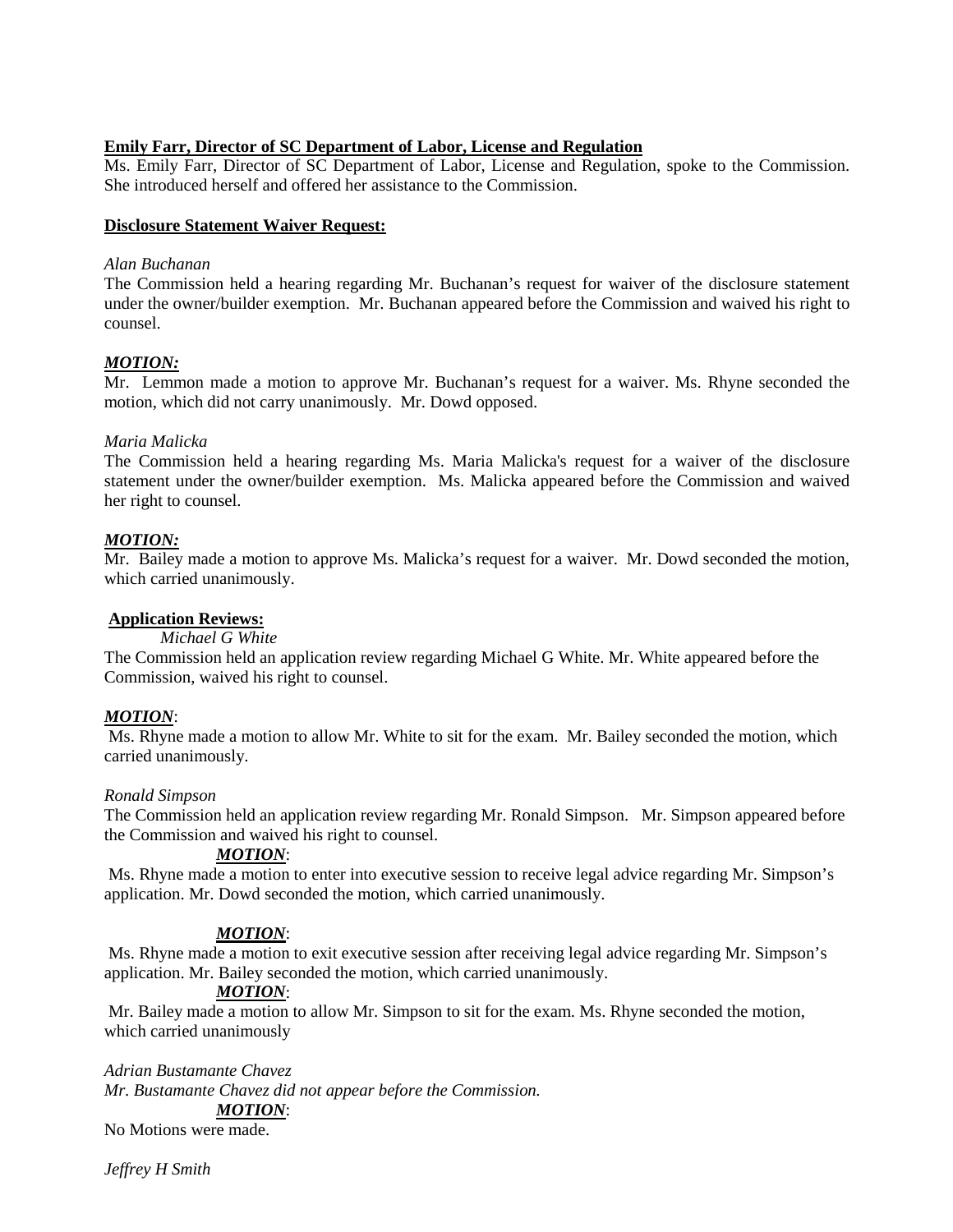The Commission held an application review regarding Jeffrey H Smith. Mr. Smith appeared before the Commission and waived his right to counsel.

# *MOTION*:

Mr. Dowd made a motion to allow Mr. Smith to sit for the exam. Mr. Bailey seconded the motion, which carried unanimously.

#### *Ricardo R Bono III*

The Commission held an application review regarding Ricardo R Bono III. Mr. Bono appeared before the Commission and waived his right to counsel.

### *MOTION*:

Mr. Dowd made a motion to allow Mr. Bono to sit for the exam. Ms. Rhyne seconded the motion, which carried unanimously.

#### *Brandon Sondles*

The Commission held an application review regarding Brandon Sondles. Mr. Sondles appeared before the Commission and waived his right to counsel.

#### *MOTION*:

Mr. Dowd made a motion to enter into executive session to receive legal advice regarding Mr. Sondles' application. Ms. Rhyne seconded the motion, which carried unanimously.

### *MOTION*:

Mr. Bailey made a motion to exit executive session after receiving legal advice regarding Mr. Sondles' application. Ms. Rhyne seconded the motion, which carried unanimously.

### *MOTION*:

Mr. Bailey made a motion to deny Mr. Sondles's request to sit for the exam. Ms. Rhyne seconded the motion, which carried unanimously

#### *Marcus Stanley II*

*Mr. Stanley did not appear before the Commission. MOTION*:

No motions were made.

#### *John D Tinsley*

The Commission held an application review regarding John D Tinsley. Mr. Tinsley appeared before the Commission and waived his right to counsel.

### *MOTION*:

Mr. Bailey made a motion to allow Mr. Tinsley to sit for the exam. Ms. Rhyne seconded the motion, which carried unanimously.

#### *Richard Whitham*

The Commission held an application review regarding Richard Whitham. Mr. Whitham appeared before the Commission and waived his right to counsel.

#### *MOTION*:

Mr. Lemmon made a motion to allow Mr. Whitham to sit for the exam. Mr. Dowd seconded the motion, which did not carry unanimously. Mr. Dowd opposed.

*Ryan P Murdock Mr. Murdock did not appear before the Commission. MOTION*: No motions were made.

#### *Donnie Melvin*

The Commission held an application review regarding Mr. Donnie Melvin. Mr. Melvin appeared before the Commission and waived his right to counsel.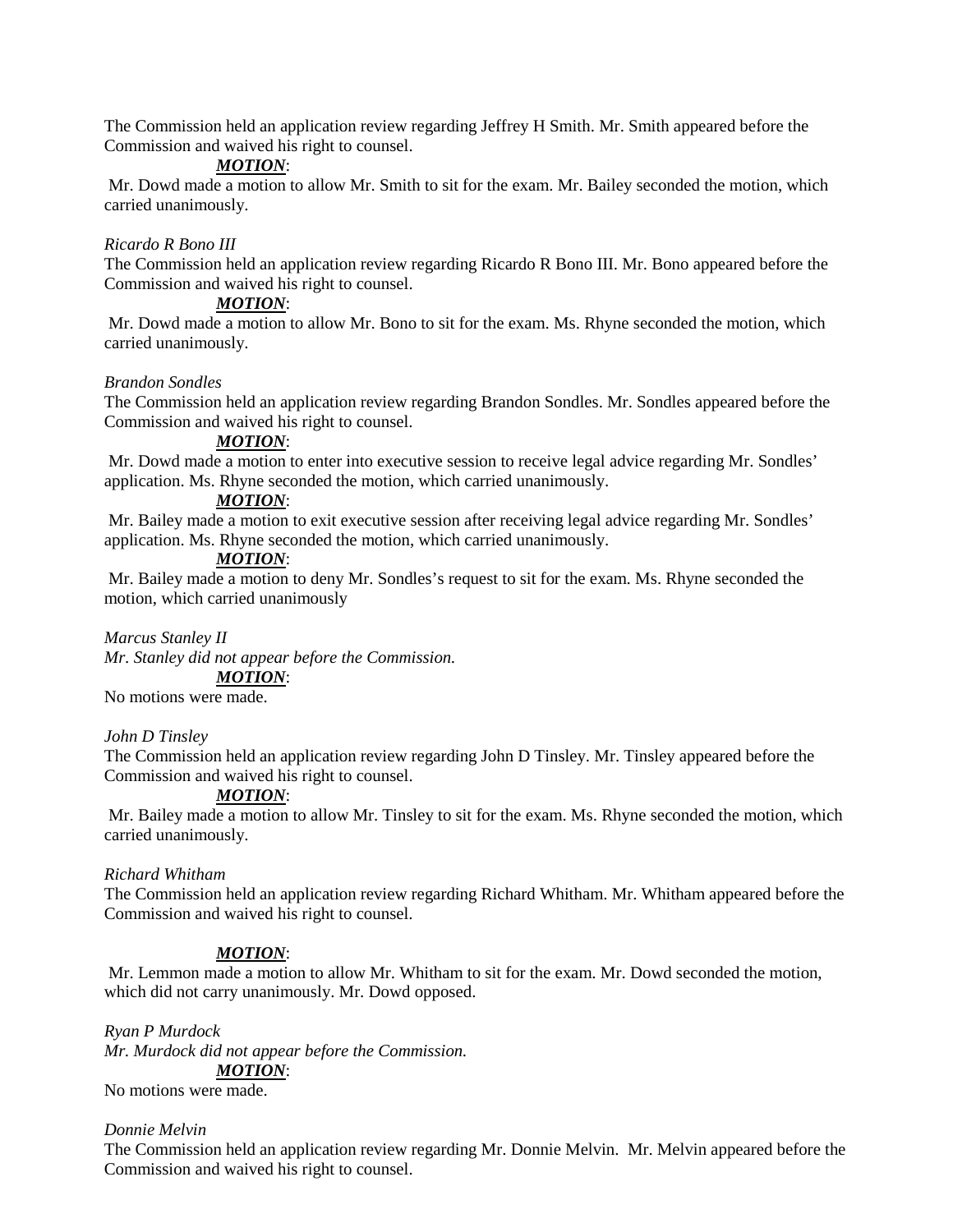### *MOTION*:

Mr. Dowd made a motion to deny Mr. Melvin's request to sit for the exam. Ms. Rhyne seconded the motion, which carried unanimously.

### *Jarod Cannon*

The Commission held an application review regarding Mr. Jarod Cannon. Mr. Cannon appeared before the Commission and waived his right to counsel.

### *MOTION*:

Ms. Rhyne made a motion to approve the specialty registration for Mr. Cannon. Mr. Bailey seconded the motion, which carried unanimously.

\*\*Mr. Al Bailey recused himself from the following actions due to his service as the hearing officer: case 2017-682 James H M Creech; case 2017-452 James D Thorpe II; case 2018-286 Allen J Connolly; case 2017-564 Jack D Bullis.

### **Final Order Hearings:**

*Mr. James H M Creech case # 2017-682*

The Board held a Final Order hearing regarding Mr. James Creech. Mr. Creech was not present.

# *MOTION:*

Ms. Rhyne made a motion to adopt the Hearing Officer's Recommendation. Mr. Lemmon seconded the motion, which carried unanimously.

### *Mr. James D Thorpe II case # 2017-452*

The Board held a Final Order hearing regarding Mr. James D Thorpe II. Mr. Thorpe was present.

### *MOTION:*

Mr. Dowd made a motion to adopt the Hearing Officer's Recommendation. Ms. Rhyne seconded the motion, which carried unanimously.

### *Mr. Allen J Connolly case # 2018-286*

The Board held a Final Order hearing regarding Mr. Allen J Connolly. Mr. Connolly was not present. *MOTION:*

Mr. Dowd made a motion to adopt the Hearing Officer's Recommendation. Ms. Rhyne seconded the motion, which carried unanimously.

### *Mr. Jack D Bullis case # 2017-564*

The Board held a Final Order hearing regarding Mr. Jack D Bullis. Mr. Bullis was not present.

### *MOTION:*

Ms. Rhyne made a motion to adopt the Hearing Officer's Recommendation. Mr. Lemmon seconded the motion, which carried unanimously.

\*\* Mr. Al Bailey returned to the meeting.

\*\* Mr. Timothy Roberts recused himself from the following action due to his service as the hearing officer in case 2017-528 Darrin Nichols.

### *Mr. Darrin Nichols case # 2017-528*

The Board held a Final Order hearing regarding Mr. Darrin Nichols. Mr. Nichols was not present.

### *MOTION:*

Ms. Rhyne made a motion to adopt the Hearing Officer's Recommendation. Mr. Lemmon seconded the motion, which carried unanimously.

### **Memorandum of Agreement:**

*Christopher Sanborn Case no 2017-340*

Mr. Christopher Sanborn was not present. The State was represented by Mr. Kyle Tennis, Esq Mr. Tennis requested that the Commission accept the Memorandum of Agreement (MOA).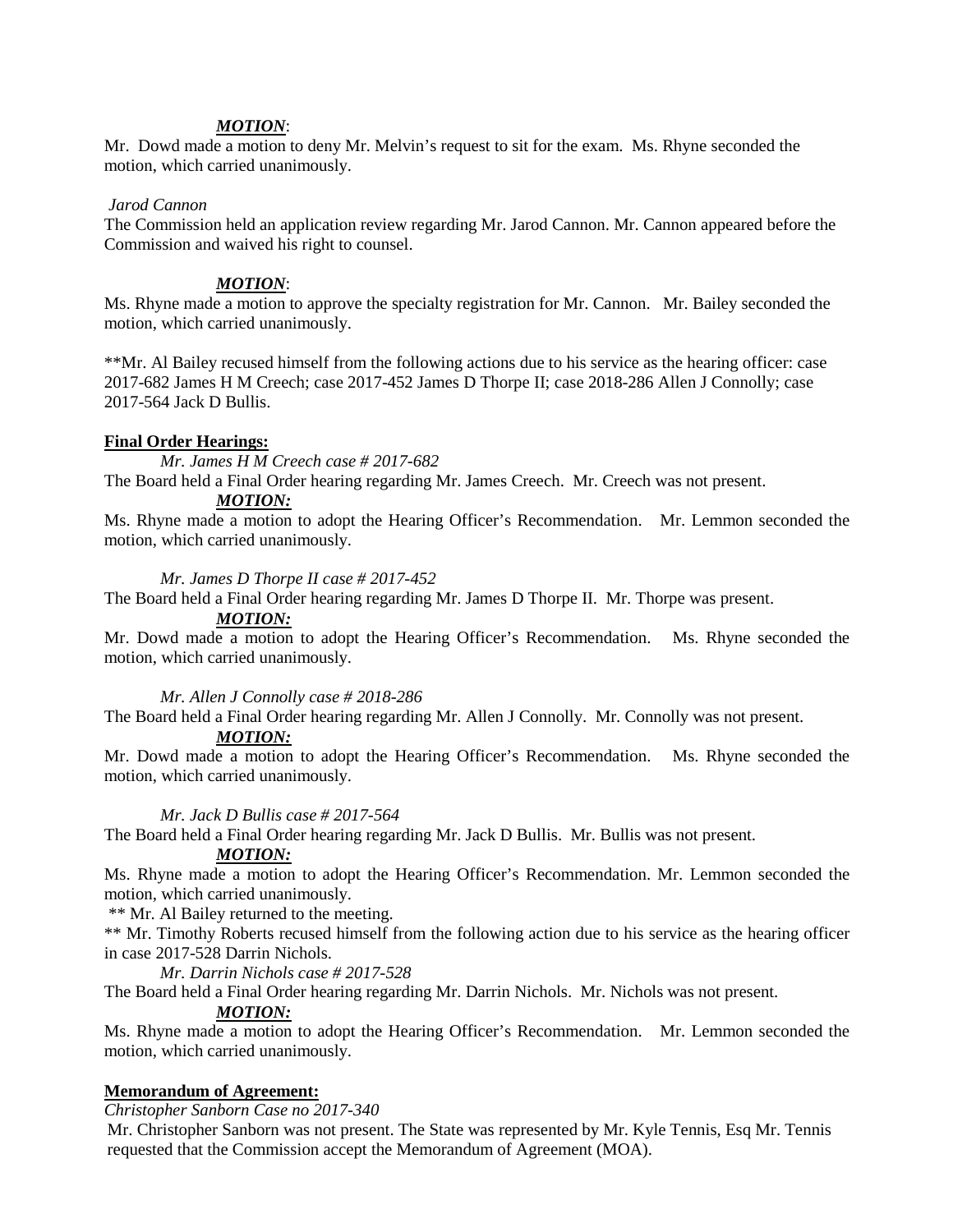## **MOTION:**

Mr. Bailey made a motion to accept the MOA, assess a total fine of \$4,000 to be paid within 30 days from the date of the final order. Ms. Rhyne seconded the motion which carried unanimously.

### **Administrator's Report and Recommendation for Bond Claim:**

*Mark Clucas Jr. case no 2016-547*

The Commission held a hearing regarding the administrator's recommendation for bond claim. Mr. Clucas was present.

### **MOTION:**

Mr. Bailey made a motion to enter into executive session to receive legal advice in the matter of case no 2016-547. Ms. Rhyne seconded the motion which carried unanimously.

### **MOTION:**

Mr. Bailey made a motion to exit executive session after receiving legal advice in the matter of case no 2016-547. Ms. Rhyne seconded the motion which carried unanimously.

### **MOTION:**

Mr. Bailey made a motion to deny the bond claim at this time. Ms. Rhyne seconded the motion which carried unanimously.

### *James Thorpe Case no 2017-452*

The Commission held a hearing regarding the administrator's recommendation for bond claim. Mr. Thorpe was present.

### **MOTION:**

Mr. Dowd made a motion to approve the administrator's recommendation for bond claim. Ms. Rhyne seconded the motion which carried unanimously.

#### **Request to rescind citation case no 2018-646 MOTION:**

Mr. Bailey made a motion to rescind the citation that was issued in case no 2018-646. Ms. Rhyne seconded the motion which carried unanimously.

#### **Administrator's Remarks:**

H3455- Residential Pools The Administrator gave a brief overview of the H3455 that is currently on the floor in the house.

### **OIE Report – Mr. Todd Bond:**

*Todd Bond, Chief Investigator of OIE* Mr. Todd Bond, presented the OIE report. Mr. Todd Bond reported the number of investigations today: **Complaints Received –** 105 **Active Investigations –** 217 **Closed Cases –** 142

#### **New Business**

A. Recommendations of IRC

*MOTION:*

Mr. Bailey made a motion to approve the Recommendation of the IRC. Ms. Rhyne seconded the motion, which carried unanimously.

B. Resolution Guidelines